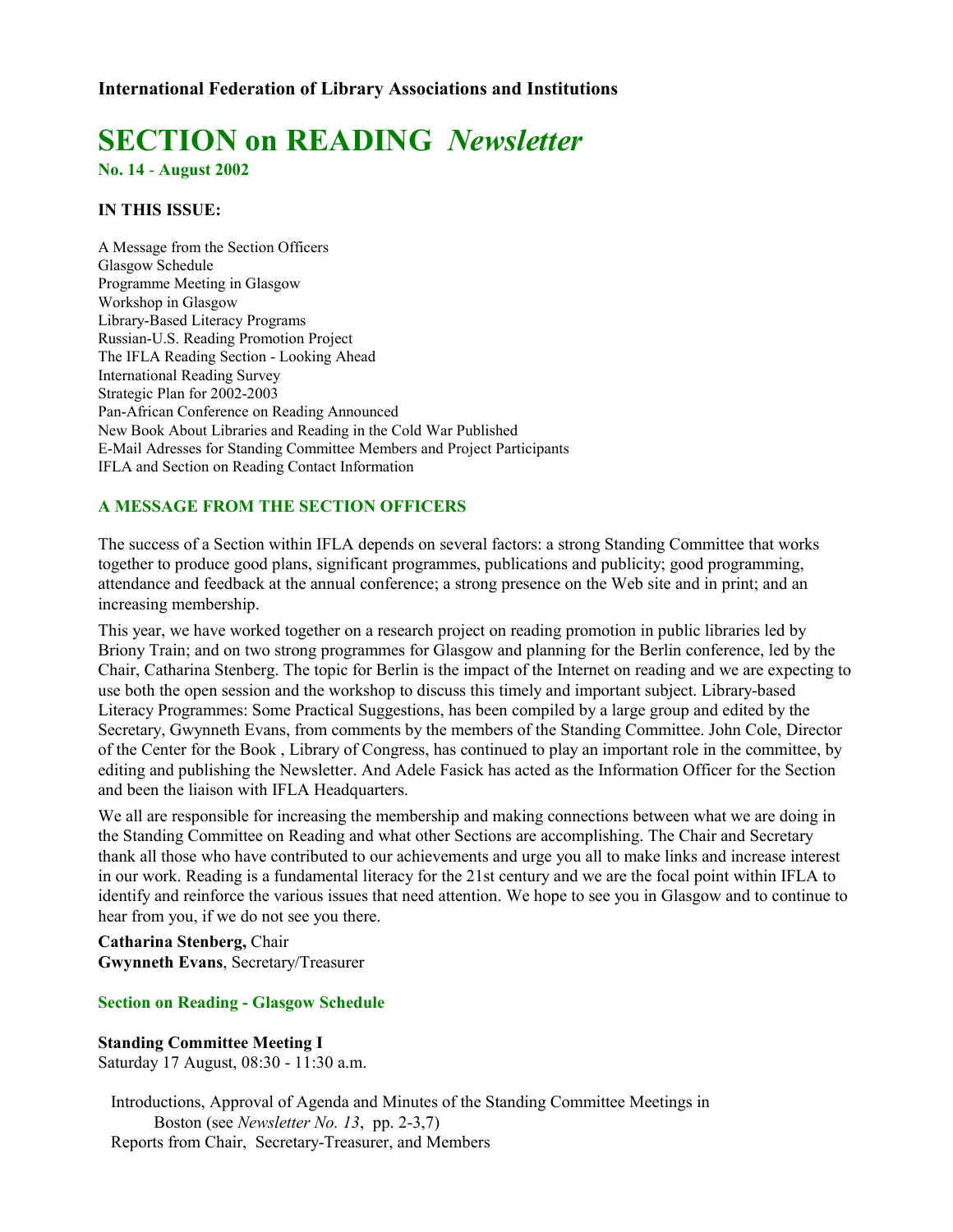Projects Guidelines for Library-Based Literacy Projects International Reading Survey Books for All Membership Activities/Priorities of Related IFLA Sections Strategic Plan for 2002-2003 Programme and Workshop in Glasgow Plans for Berlin Conference in 2003 Plans for Buenos Aires Conference in 2004

#### **Programme Meeting**

Sunday 18 August, 10:00 – 12:30 p.m. "National Book and Reading Policies: What, Why, For Whom, and How Are They Implemented?

#### **Workshop**

Wednesday 21 August, 13:00 – 17:00 p.m. "Reading Promotion: Practical Approaches

#### **Standing Committee Meeting II**

Friday 23 August, 08:00 –10:00 a.m.

# **PROGRAMME MEETING IN GLASGOW: NATIONAL BOOK AND READING POLICIES: WHAT, WHY, FOR WHOM, AND HOW ARE THEY IMPLEMENTED?**

The Section on Reading's program or open session at the Glasgow conference addresses an important topic that does not receive much attention: national book and reading policies. Every country has cultural, economic, and social policies that affect books and reading. By presenting examples from four diverse nations, speakers at the program will stimulate a new appreciation of the role of national book and reading policies in all nations. The program will be held on Sunday, 18 August, from  $10:00$  a.m.  $- 12:30$  p.m. The topics and speakers will be:

"The Public Library and the Reading Experience" Bob Usherwood, University of Sheffield, Sheffield, UK

"Nouvelles politiques du livre et de la lecture- France" Françoise LeRouge and Florence Poncé Direction du livre et de la lecture, Ministère de la Culture Paris, France

"Politique du livre et de la lecture au Sénégal" Mariètou Ndiongue Diop, Direction du livre et de la lecture, Dakar, Sénégal

"Book Promotion in Sweden" Birgitta Modigh, Swedish National Council for Cultural Affairs, Sweden

# **WORKSHOP IN GLASGOW: READING PROMOTION: PRACTICAL APPROACHES**.

The Section on Reading's workshop at the Glasgow conference focuses on one of the Section's major interests: reading promotion. It includes information about a current international project supported by the Section and two research projects aimed directly at readers and strengthening reading promotion as an activity. The program will be held on Wednesday, 21 August from 13:00 – 17:00 p.m., allowing ample time for project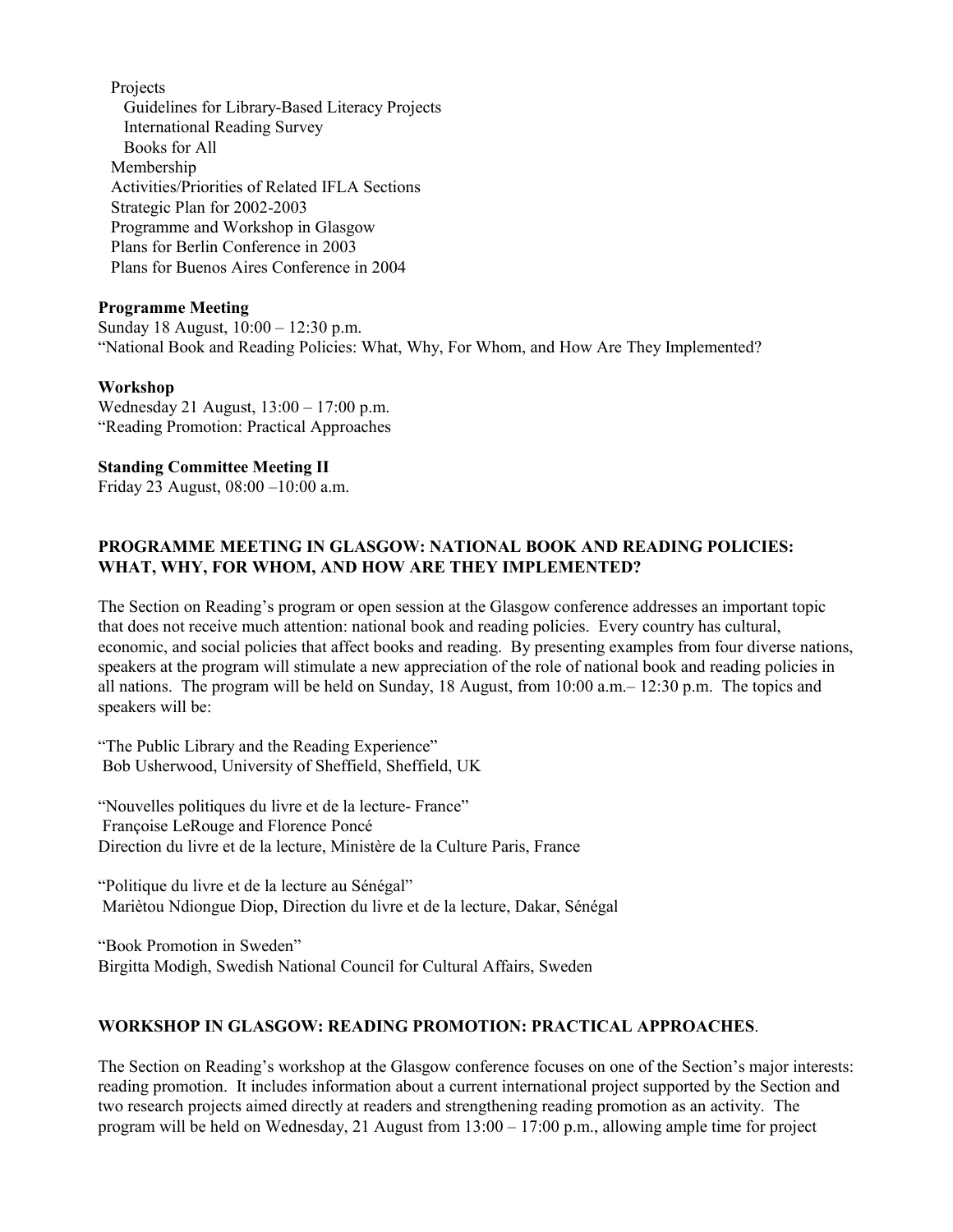reports and discussion from the audience. The workshop topics and speakers will be:

"Promoting Reading Through Community Partnerships: a U.S.-Russian Reading Promotion Project" John Y. Cole, Library of Congress, Washington, D.C., USA and Maria A. Vedenyapina,Open Society Institute, Moscow, Russian Federation

"What Shall I Read Next? Developing Tools for Reader Support" J. Eric Davies, Library and Information Statistics Unit, Loughborough, UK

"Preliminary Findings: the International Reading Promotion Survey" Briony Train, University of Sheffield, Sheffield, UK

# **LIBRARY-BASED LITERACY PROGRAMS: AN INTRODUCTION TO THE SECTION ON READING'S NEW SET OF PRACTICAL SUGGESTIONS**.

"Library- Based Literacy Programs: Some Practical Suggestions" represents the culmination of a Section on Reading initiative that began in 1999 when the IFLA Professional Board turned the final report of the IFLA Literacy Working Group (1996-1999) over to the Section on Reading "for whatever action it deemed necessary." In response the Section on Reading, then chaired by John Y. Cole, added the promotion of literacy by libraries to its agenda and to its strategic plan. The history of IFLA and literacy and the shaping of the Section on Reading's current interest in the topic is documented both in the *IFLA Journal* (vol.27, no.2, 2000) and, since 1999, in the Section on Reading's *Newsletter*. Both are available on IFLANET at <www. Ifla.org/VII/s33/sr.htm>.

Many Section members have been involved in the development of "Library-Based Literacy Programs" during the past several years under the leadership of Section Secretary/Treasurers Adele Fasick and Gwenneth Evans. It is available on IFLANET at <www.ifla.org/VII/s33/project/literacy.htm> and the Section on Reading also plans to produce it in hard copy for distribution around the world. In the meantime, comments and suggestions for improvement are welcome. However they should reach Secretary/Treasurer Gwenneth Evans ,  $\leq$ gwynnethevans $\omega$ sympatico.ca>, not later than 31 October 2002.

## **RUSSIA – U.S. READING PROMOTION PROJECT -CONCLUDES FIRST PHASE WITH U.S. VISIT TO RUSSIA**.

A pioneering international reading promotion project, launched at the 2000 IFLA conference in Jerusalem, completed its first phase on 20-30 June 2002 when a seven-person delegation of American reading promoters and librarians visited the Russian Federation. Developed through the efforts of former Section on Reading chairs Valeria D. Stelmakh of the Russian State Library and John Y. Cole of the Library of Congress, the project is supported by the Open Society Institute (Soros Foundation –Moscow). Its goal of stimulating focal points for reading promotion in Russian libraries was realized through the recently-announced creation of 22 "centers for reading" throughout Russia.

The visit began with an international conference, "Reading World and World of Reading" in St. Petersburg on 23 - 24 June attended by more than 100 Russian librarians, authors, journalists, and academics. It concluded with visits to libraries and cultural institutions in St. Petersburg, Moscow, and Vladimir.

The June 2002 visit to Russia was preceded by visits in April and October 2001 of Russian regional librarians to the Center for the Book in the Library of Congress and to libraries in the Washington, D.C. area. Tour highlights for the visitors included visits to state centers for the book in Virginia, Connecticut, and the District of Columbia, the New York Public Library, and the Queens Borough Public Library in New York City.

The conference sponsors, in addition to the Open Society Institute and the Center for the Book, were the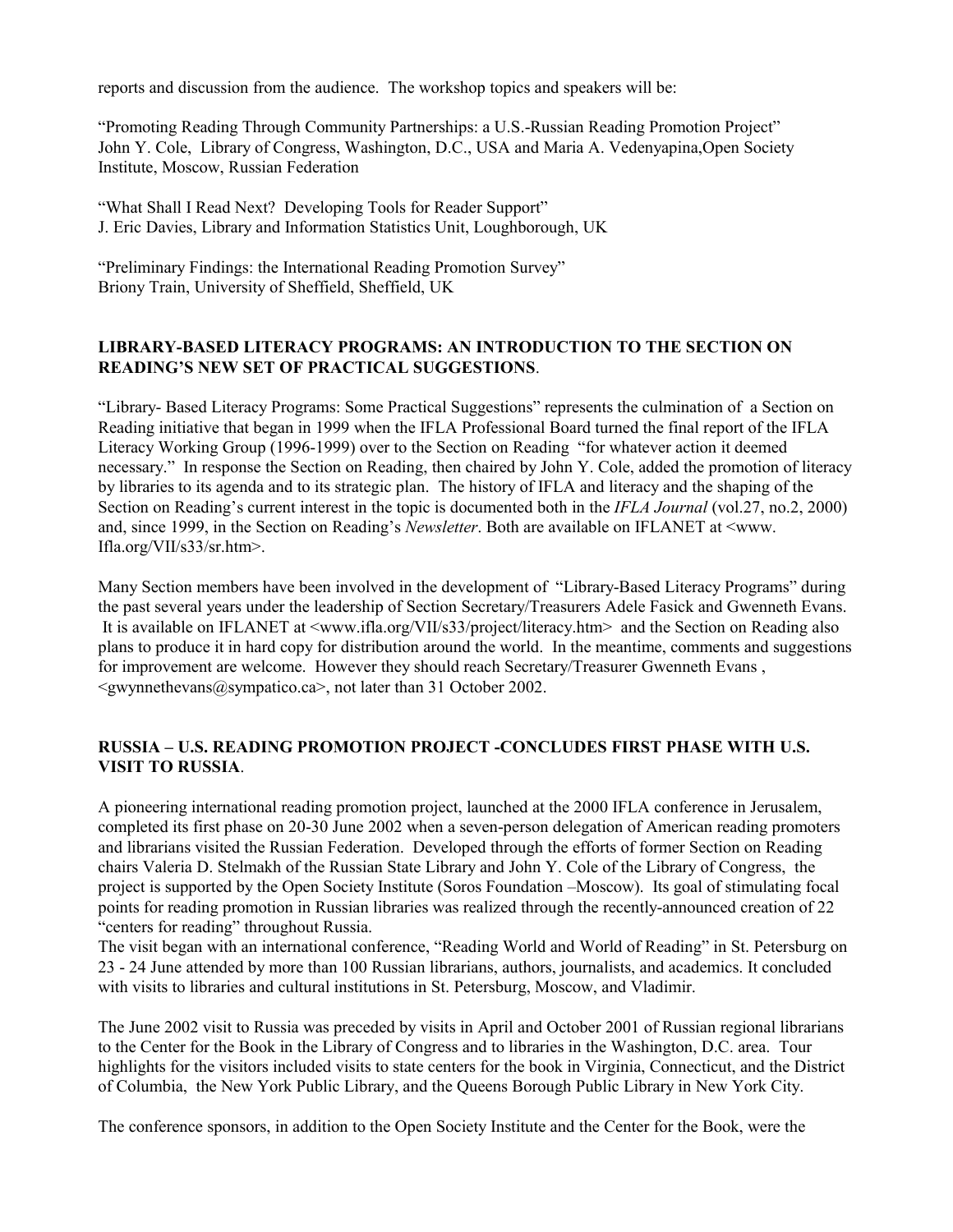Russian National Library and the Nevsky Forum International Book Fair. Principal sessions were devoted to: Reading Promotion Programs in Russia; Reading Promotion Programs in the U.S.; Children's World of Reading; and International Book Promotion Ideas and Experience. More than 30 papers were presented. The paper that follows about the Section on Reading and its activities was presented by Alec Williams, the Section's official representative to the conference.

# **THE IFLA READING SECTION: LOOKING AHEAD**

## **Alec Williams, Independent Trainer/Consultant, Member of the Reading Section**

#### **Formation of Reading Section**

This presentation, as you see, is called 'looking forward', but first we need to look briefly backwards - because as always, our past determines our future<sup> $1/4$ </sup>

IFLA, as I guess many of you will know, is the International Federation of Library Associations and Institutions. It was formed in 1927, in Scotland, and is coming back to Scotland for its 75th Anniversary Conference in Glasgow this August. It has over 1600 members in over 140 countries; these members can be associations, institutions, international members, or personal affiliates - so you see, there is a way for any of *you* to be a member! IFLA has eight divisions, each of which may have short term 'Discussion Groups', longer term 'Round Tables', or more permanent 'Sections'.

The Reading Section, one of the newest sections, began as a Round Table on Reading Research (part of the Education and Research Division), in 1985 during a conference in Chicago, USA. Straight away you can see where one of our section's priorities - research - comes from, but as you'll hear, we are now about much more than research alone. The Round Table brought together individuals from many different parts of IFLA, and many different forms of librarianship, and this has always been one of our greatest strengths - not surprisingly, when you consider how much reading underlies every single library activity.

From the outset, there was strong representation from Eastern European countries in the Round Table, and it has benefited enormously from colleagues in the former Soviet Union, not least from Valeria Stelmakh, our Chair for several years. The Round Table introduced many Western and North American librarians, amongst others, to research from countries represented here today - including a highly successful 1991 workshop on children's reading in Moscow.

Children's reading is itself another strand of our work, not least because when we became a Section in 1997, it was through an amalgamation with the Round Table on Children's Literature Documentation Centres.

Reading research, then, and children's reading; still two of our priorities today. But in 1998, the Section began including a third, and very important part of its IFLA programming, literacy. This came about because of two Pre-Conference sessions on literacy and libraries, in 1989 and 1990. Then the United Nations declared 1990 to be International Literacy Year (stressing, incidentally, that literacy is the responsibility of *all*, not just of schools), and UNESCO produced 'Guidelines for Promoting Literacy' in 1993. Attention on literacy was gathering momentum, and although in 1994 it did not become one of IFLA's core programs, a working group was established. When it reported in 1999, literacy became one of the Reading Section's responsibilities.

But there is one further key element of our section's work. One of our seven goals in 1997 emphasised Reading Promotion, and one way to see how important that is to us is to attend our workshop on practical approaches to reading promotion in Glasgow this year!

## **Range of Reading Section Activities**

So¼ having looked at our past, what are the Section's activities now? Our research activities certainly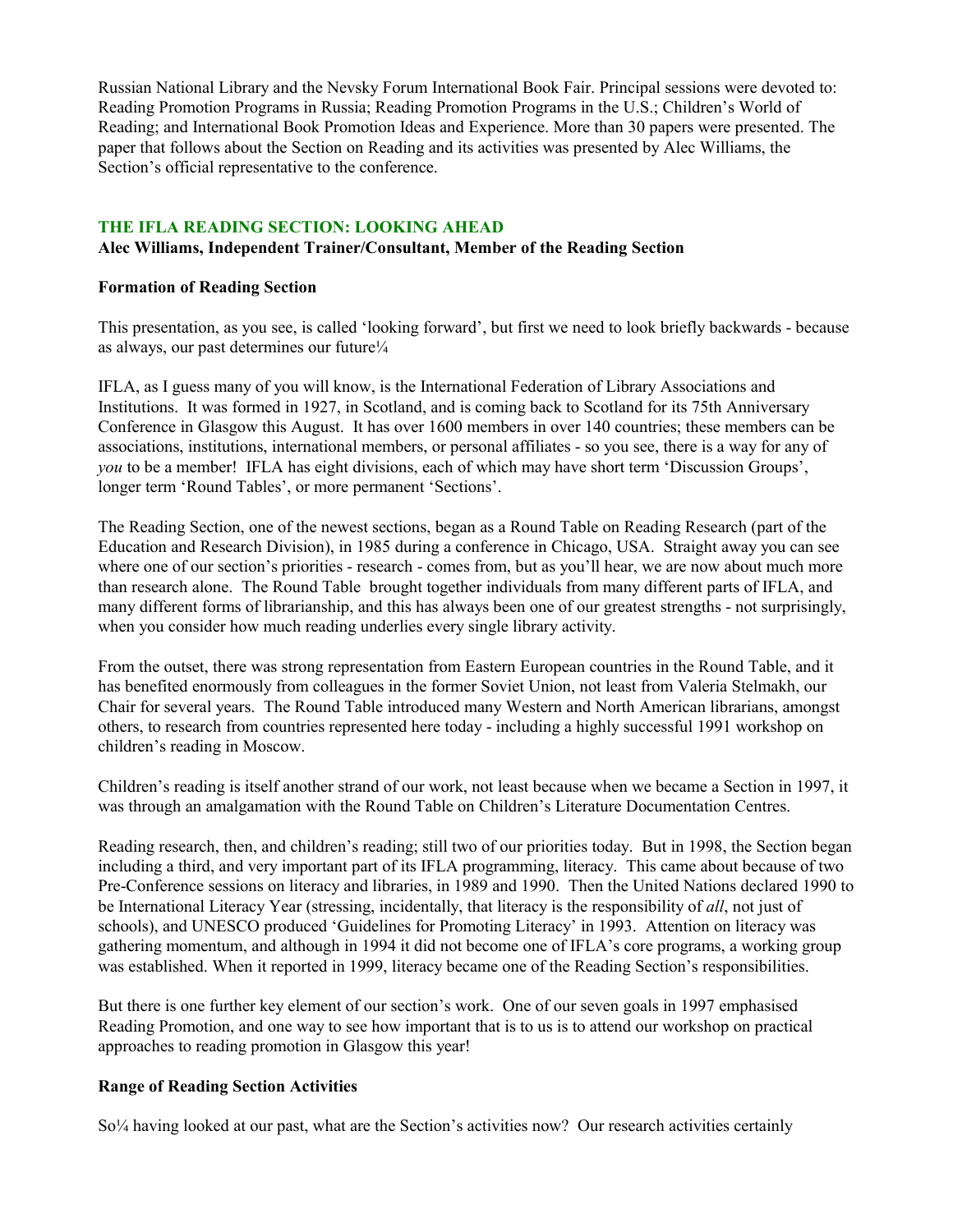continue; last year's conference in Boston, for example, included a focus on reading research around the world, with speakers from the UK, Africa and Russia. In addition, we're conducting some research ourselves, in the form of an on-line questionnaire about the promotion of reading as a leisure activity in Public Libraries. We'd be very glad of your help with this; just look at the IFLA website (<www.ifla.org>), and follow the links to 'Reading Section: Projects' to answer a few simple questions - or contact section member Briony Train, whose address I can give you. No matter how small you feel your contribution is, it would be very valuable to us and of course you can share in the results, when we circulate them later!

This touches on one of the other, 'non-research' areas in which the section is active; the sharing of good practice, and lessons learned around the world. Although we are technically within the 'Education and Research' Division, we are very interested in service issues that relate to reading, literacy and libraries. Literacy and libraries, some people have felt in the past, are not closely related; isn't literacy the concern of teachers, not librarians? John Cole, another influential Chair of the section, who is with us for this conference, has argued exactly the opposite - and I hope most of you here will agree with him. Literacy, when coupled with reading promotion, should be at the heart of what libraries do, through providing materials (especially for new adults), co-operating with literacy organisations, supporting family literacy for pre-school children, and encouraging the work of school libraries.

I frequently remind teachers in the UK that 'Lifelong Learning' begins not with schools, but with public libraries; with books of nursery rhymes, and simple picture books for children of only a few months old, as schemes like the UK's 'Bookstart' have proved so conclusively. Joining the library - especially if there is no lower age limit - is one of the first acts of citizenship anyone can make; that library card, with your name on, means you belong in the community of readers. In the long term, the best way to help literacy is to start here.

With this in mind, the Reading Section is presently working on Guidelines for library-based literacy programs, which offer some practical pointers to anyone working in or with a library service. The guidelines include information on target groups and their needs, characteristics of suitable materials, suggested agencies who could work with libraries, and useful information about sustaining and evaluating services. They also include an appendix about training for literacy workers. The guidelines will be published soon, and I recommend them to you.

You can see, I hope, that our section's activities are very wide in scope. You can read more about them in our publications, including our newsletter, conference papers, annual reports, and individual publications on reading habits, reading promotion, and so on. As before, these are all available through the IFLA website, or by postal request.

I said before that the section relates to many other aspects of IFLA's work, and therefore another part of our work (expanded particularly by Valeria Stelmakh in her time as Chair) is in co-operating with other bodies. We have collaborated with IFLA's sections on Library History and on National Libraries, and together with the Children's Libraries Section we co-sponsor the important 'Books for All' project, which supports public libraries in over fifty developing countries by providing reading material for children and young people. We also work with the International Reading Association (as a co-sponsor of International Literacy Day on 8 September each year), and are developing links with the International Board on Books for Young People (IBBY) and various UNESCO sections.

## **Current projects**

You have heard about two of our current projects: the on-line questionnaire about promoting leisure reading in public libraries, and the new guidelines on library-based literacy programs. What else is the section involved with at present?

The 'Book Centers' project between Russia and the USA, one of the key elements of this conference, has been supported by the section, and we are following its progress with very great interest. We are presently translating a brochure about the section into all the IFLA official languages. We aim to be a clearing house for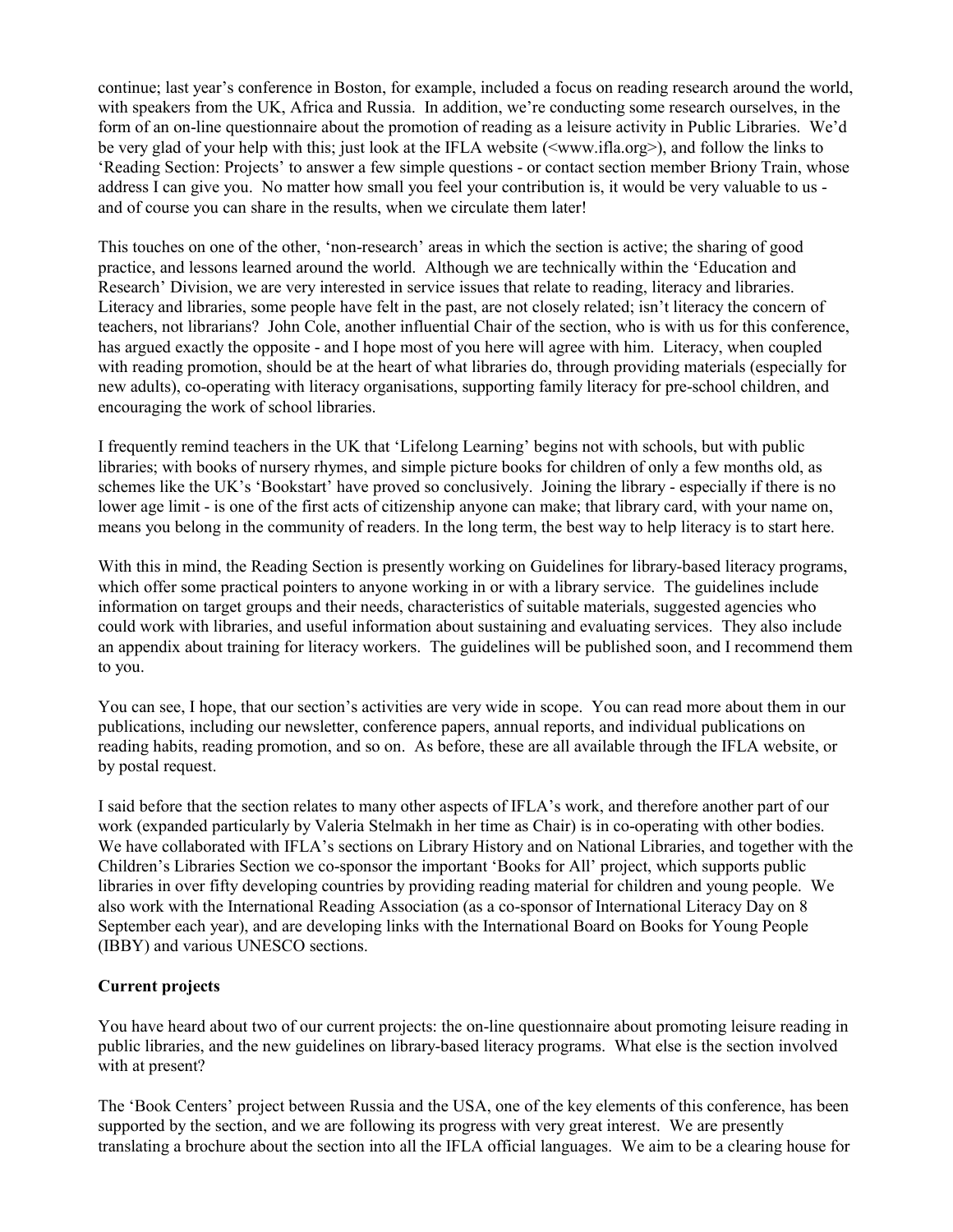information about literacy and reading activities, and about the organisations involved with them. We are also currently planning our contributions to the 2002 IFLA Conference in Glasgow: an 'Open Session' on national book and reading policies, with speakers from the UK, France and Senegal; and a Workshop on practical reading promotion, with speakers from the US, Russia, and the UK. Do try to join us there - we should be delighted to see you, and I can reassure you that to visit Scotland you do not *have* to wear a kilt!

# **The future**

I hope you will agree that many of the activities I have already mentioned look to the future, but for the last part of this talk, let me 'look ahead', as my title suggests. And in doing so, let me draw on my own experience of libraries in the UK, to show how necessary the reading section's future work is.

The UK government designated 1998-1999 a 'National Year of Reading', and many innovative projects grew out of that - including, for example, schemes to help prisoners share stories with their visiting families and children. How much national reading policies help individual initiatives (and what happens when that support is withdrawn) is explored in our 2002 Conference session.

In my view, learning to read is not like riding a bicycle (once learnt, always remembered); it's much more like learning a musical instrument, and needs a certain amount of practice to keep it up. In the last three years, UK libraries have collaborated on a national 'Summer Reading Game', in which children read ten books, and are encouraged by small prizes along the way. This sort of activity is a highly cost-effective way of 'keeping literacy warm' through the six-week school holiday, and is an enormous support to schools; without it, children often return to school with lower reading ages, because of the long break. Many other library-based literacy projects will, I hope, be highlighted and supported when our section's guidelines are translated and published.

In 1998, the UK government introduced a 'literacy hour' into all primary schools - a concentrated period of literacy-related activities to boost children's reading levels. Although this has had some good results, there is real concern that the a crowded curriculum leaves little time for teachers' traditional activities like reading folk stories, or 'serialising' longer novels in the course of a week. We all need to remember the *enjoyment* that reading can bring, not just the 'mechanics' of reading, and the Reading Sections' support for events like World Book Day gives opportunities to celebrate the pleasure of reading.

There is also concern in my country about boys' lack of achievement in reading; I still visit schools myself to tell stories and perform poetry, and teachers are glad of the 'male role model' for boys that I provide (despite my age!). Many boys turn to computers easily, and although reading is still involved here, technology *is* having an impact on reading, in many ways. It's timely, then, that at the 2003 IFLA Conference in Berlin, the Reading Section will be running a session on 'The impact of the internet on reading'.

Finally, the on-line questionnaire I mentioned is just the start of a study of reader-centred service provision in public libraries which the section is launching, which echoes the marked growth in reading groups and author events for adults that has happened in the UK in the last five to ten years.

If your institution is a member of IFLA, or is planning to join, why not be part of the Reading Section, to keep you up to date with initiatives like these? Ask John Cole, Valeria Stelmakh or myself [I have a few of our brochures here] - or contact IFLA's Membership Manager, to find out more! The new Chair of the Reading Section is Catharina Stenberg, who lectures at the Swedish School of Librarianship and Information Science, and our new Secretary/Treasurer is Gwynneth Evans, formerly of the National Library of Canada. I'm certain that they will continue to 'look forward'; to help the section grow; and to keep new members like me in order! After all, there is nothing more important to library work than reading.

There is a saying in my country - perhaps in yours, too - about the way in which your diet influences your health: "You are what you eat". I would suggest to you that in terms of your mind: "You are what you read". The reason I think as I do<sup> $\frac{1}{4}$ </sup> *is reading*. The reason I know what I know<sup> $\frac{1}{4}$ </sup> *is reading*. The reason I am here today¼ *is reading*. Let's celebrate the doors that reading unlocks, for children; the ideas with which it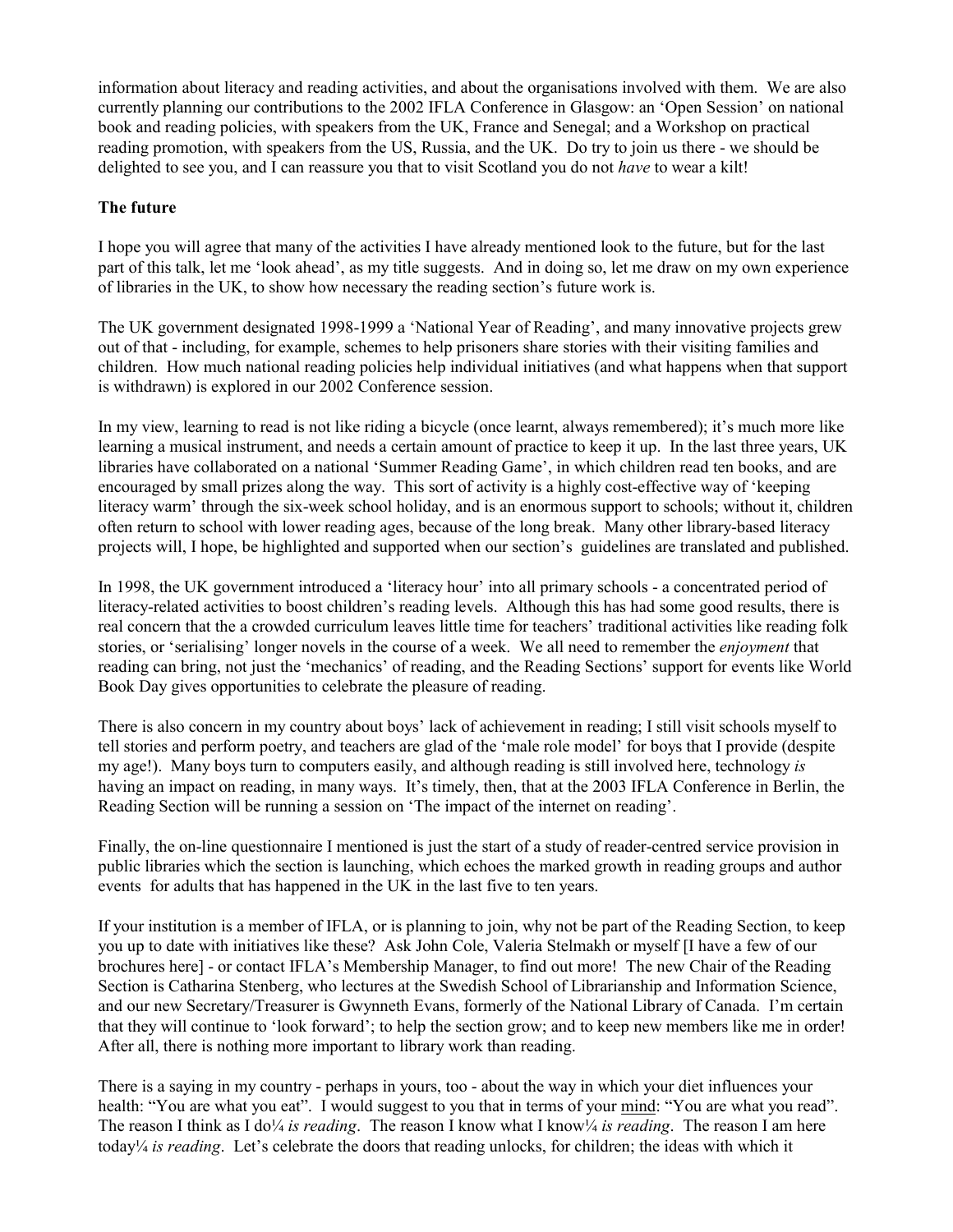sparkles, for young learning adults; the history it treasures for every generation; and the horizons it raises for so many people. IFLA's Reading Section wants to help libraries - to help all of you - to do all those things. Help us in return: keep in touch with us; use us for help and advice; join us.

Thank you for listening.

# **INTERNATIONAL READING SURVEY: PRESENTATION OF FINDINGS**

Briony Train, Member, IFLA Reading Section Standing Committee July 2002

The International Reading Survey was an international scoping survey of reader-centred service provision in public libraries. It was never intended as a widescale attempt to map provision in all countries, but instead as a short-term piece of research, the aim of which was:

'To provide a representative international overview of the extent to which public libraries provide a readercentred service, in order to inform future service provision.' (from the original project proposal to IFLA Reading Section, August 2001)

#### **CONCLUSIONS**

#### **Reading policies**

Although not all respondents' organisations had devised a specific reading policy, many included the promotion of reading within the overall service strategy or library plans. These were felt both to provide a timescale for future developments and to increase the status of reading within and beyond the organisation. As a librarian from the Czech Republic reported:

'Written strategy together with some statistical data could be [a] good demonstration of the utility and usefulness of the library activities. This is very hard to show¼ because such public services have no direct – and from the view of contemporary society [this is] the most important – financial effect.'

A respondent from the United Kingdom explained that such a strategy could also support the overall promotion of the reading activities of the library service:

'Our strategy has enabled us to prove that we can now make events work and we have a core audience from readers' groups which gives the staff confidence to promote elsewhere.' (UK)

## **Partnerships**

Respondents participated in a wide range of partnerships that had either been developed specifically in order to promote reading or that had previously existed. Most communicated regularly with other libraries, but many examples were given to describe ways in which other agencies had become involved in the work of the local library service, both for young people and adults and for educational and recreational purposes.

It was felt that in many cases partnerships led to more effective service delivery and higher quality promotional activities:

'The library is able to offer services or collections to the community that it would otherwise find a challenge to offer or not have at all.' (Canada)

## **Reading activities**

Almost all respondents organised specific activities via which to promote reading for pleasure, both for adults and young people, and almost all thought that these activities were of value to their recipients. Considerable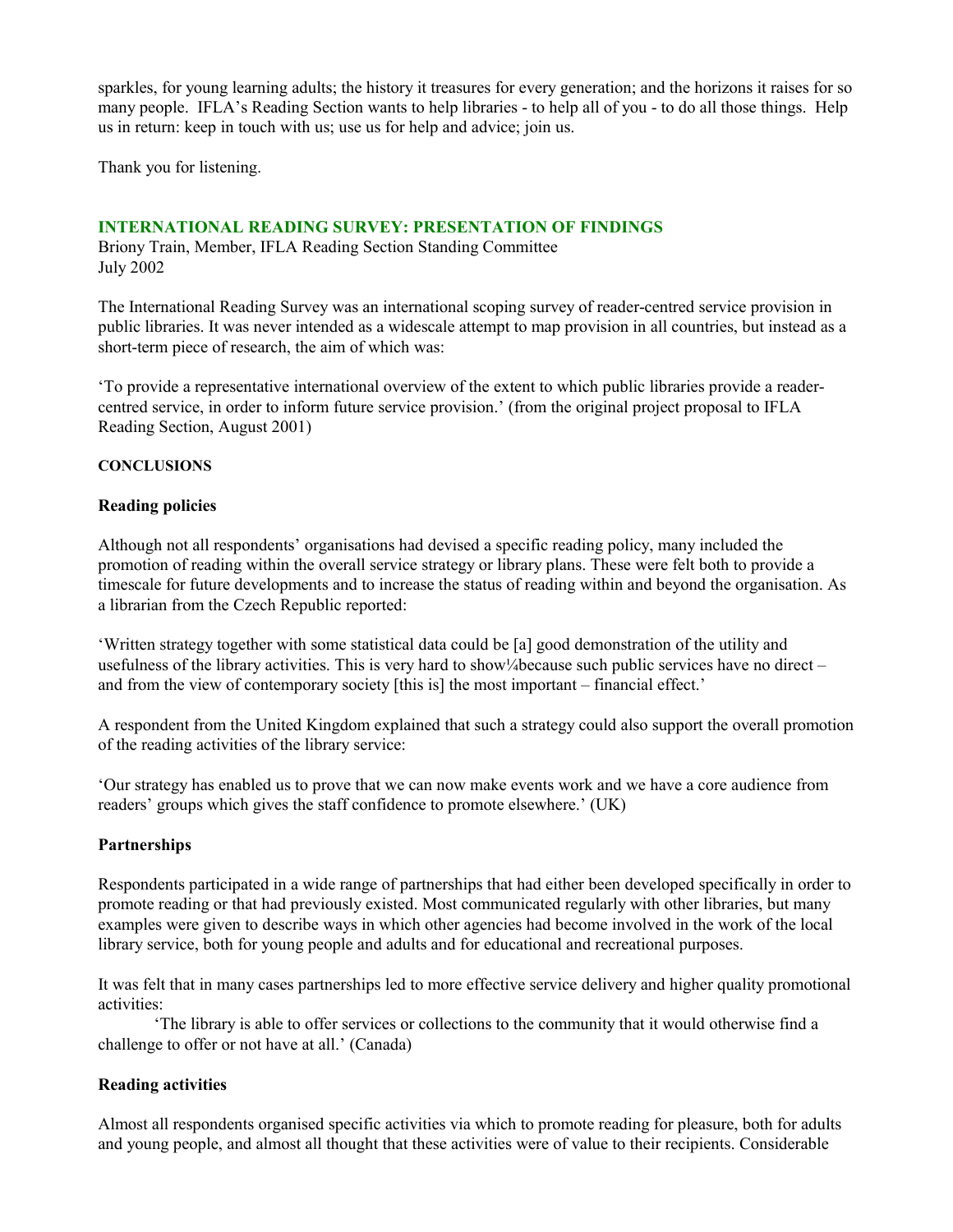evidence of this value was provided, both quantitative (stock circulation, membership and attendance figures) and qualitative (readers' feedback, anecdotal evidence, qualitative questionnaires.

Internal evaluation of reading activities was also being conducted in many cases, and findings were being disseminated to colleagues, senior managers and the general public, although the latter process was tentative.

It is clear that reading activities and their promotion are felt to be very closely connected to all library activity. As one librarian commented: 'Even [though] the library services have been enlarged so much recently, the main object of library activities – reading – is kept, and my opinion is it will be kept, side-by-side modern technologies' (Czech Republic)

# **Staff skills and training needs**

There was a considerable depth of response to the questions concerning the staff skills required to promote reading for pleasure to readers and non-readers. Librarians who focused their responses on children and young people were concerned that promotional skills were crucial, and those who considered both children and adults often described a different approach for each age group. As a Bulgarian respondent suggested:

'I think we have to search for a new meaning of 'reading', maybe trying to discover what 'reading' means for children and young people¼I am convinced that young people discover the pleasure of reading by the intermediary of the computers and adults discover computers by the intermediary of reading¼we have to think about differences between habits of reading for different ages $\frac{1}{4}$  (Bulgaria)

A particularly thorough response was provided by a respondent from Belarus, who listed many skills that she felt were required of all library staff in order to effectively promote reading to both the current reader and the non-reader:

- · 'General knowledge on science and its application
- information culture, communication culture
- · professional ethics
- being good at service promotion and search of documents using modern technologies
- · taking into consideration information needs of users and their social and psychological distinctions
- constant self-education and acquiring new knowledge and skills
- · possessing personal characteristics needed for social and library work
- possessing special professional skills (functional)
- direct contact with users through communication
- involvement of users in library events and displays.'

Although the International Reading Survey was small in scale, it revealed a large amount of interesting data from eighteen different countries, pertaining to reading policies, partnerships, promotional activities and staff skills and training. Activity to promote reading for pleasure is wide-ranging and far-reaching.

All of the above data are a valuable indicator of the international status of the promotion of reading for pleasure, and could be used as a critical starting point for future research.

# **SECTION ON READING - STRATEGIC PLAN FOR 2002-2003**

Mission: To assist IFLA in effectively fulfilling one of its key professional priorities: promoting literacy, reading, and lifelong learning.

Priority 1: To help libraries worldwide develop projects and programs that encourage and support literacy, reading, and lifelong learning.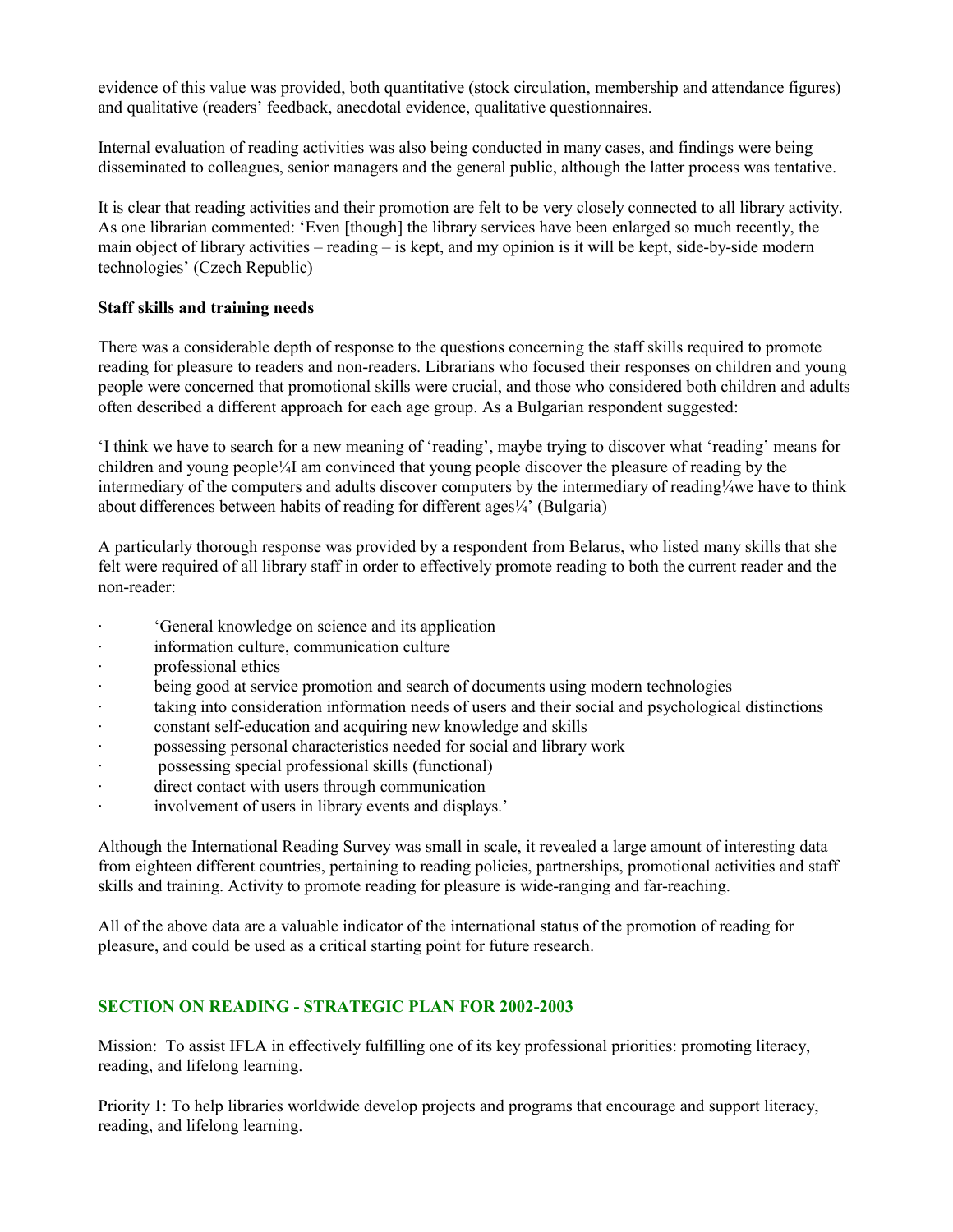Action 1. To complete and distribute the brochure "Library-Based Literacy Programs: Some Practical Pointers, " and to translate it into all of IFLA's official languages.

Action 2. To complete, share the results, and possibly expand to other countries the "Book Centers" Reading Promotion Project launched in 2001 with Russian and U.S. reading promoters with the support of the Open Society Institute.

Action 3. To continue to cosponsor the IFLA-UNESCO "Books for All" library development project.

Action 4. To serve, through IFLANET and with links to other Web sites, as a clearinghouse for information about literacy and reading promotion projects and events and about the organizational sponsors of these projects and events.

Priority 2: Through meetings, discussion, publications, and the widespread dissemination of information, encourage a better understanding of reading, literacy, and book culture in specific cultural milieus.

Action 1. To cooperate with other national and international cultural, library, and reading organizations in sponsoring appropriate events, e.g. with the International Reading Association and the International Literacy Network to mark International Literacy Day (8 Sept.), with UNESCO to mark World Book and Copyright Day (23 April), and with the International Book Committee, a UNESCO advisory body, to honor specific achievements in the worlds of literacy and reading development.

Action 2. To plan two events at the 2002 IFLA conference in Glasgow: an open session on a program on "National Book and Reading Policies" and a workshop on reading promotion activities and projects in different countries.

Action 3. To publish, in collaboration with the Center for the Book in the Library of Congress, two books based on conferences sponsored in part by the Section on Reading: the proceedings of the June 1998 international conference, "Libraries, Reading, and the Cold War, held in Paris in cooperation with the IFLA Round Table on Library History, and a selection of papers from the October 2000 conference at the Library of Congress on the historical development of national libraries.

Action 4. To plan an open session at the 2003 IFLA conference in Berlin on "The Impact of the Internet on Reading."

Priority 3: To monitor, promote, and disseminate research and research results about reading, readers, reading promotion, literacy, and library services to readers.

Action 1. To launch a survey of reader-centered service provision in public libraries.

Action 2. Continue and strengthen the "Reports on Current Research" column in the Section on Reading *Newsletter*.

Action 3. Add the papers presented at the Reading Section's open session at the 2001 annual conference in Boston to the Section on Reading's portion of IFLANET.

Priority 4: To increase membership on the Standing Committee and in the Section on Reading.

Action 1. Complete and publish translations of the Section's membership brochure into all official IFLA languages.

Action 2. Increase the Section's visibility by cooperating more actively with organizations outside IFLA and with IFLA units that have similar interests.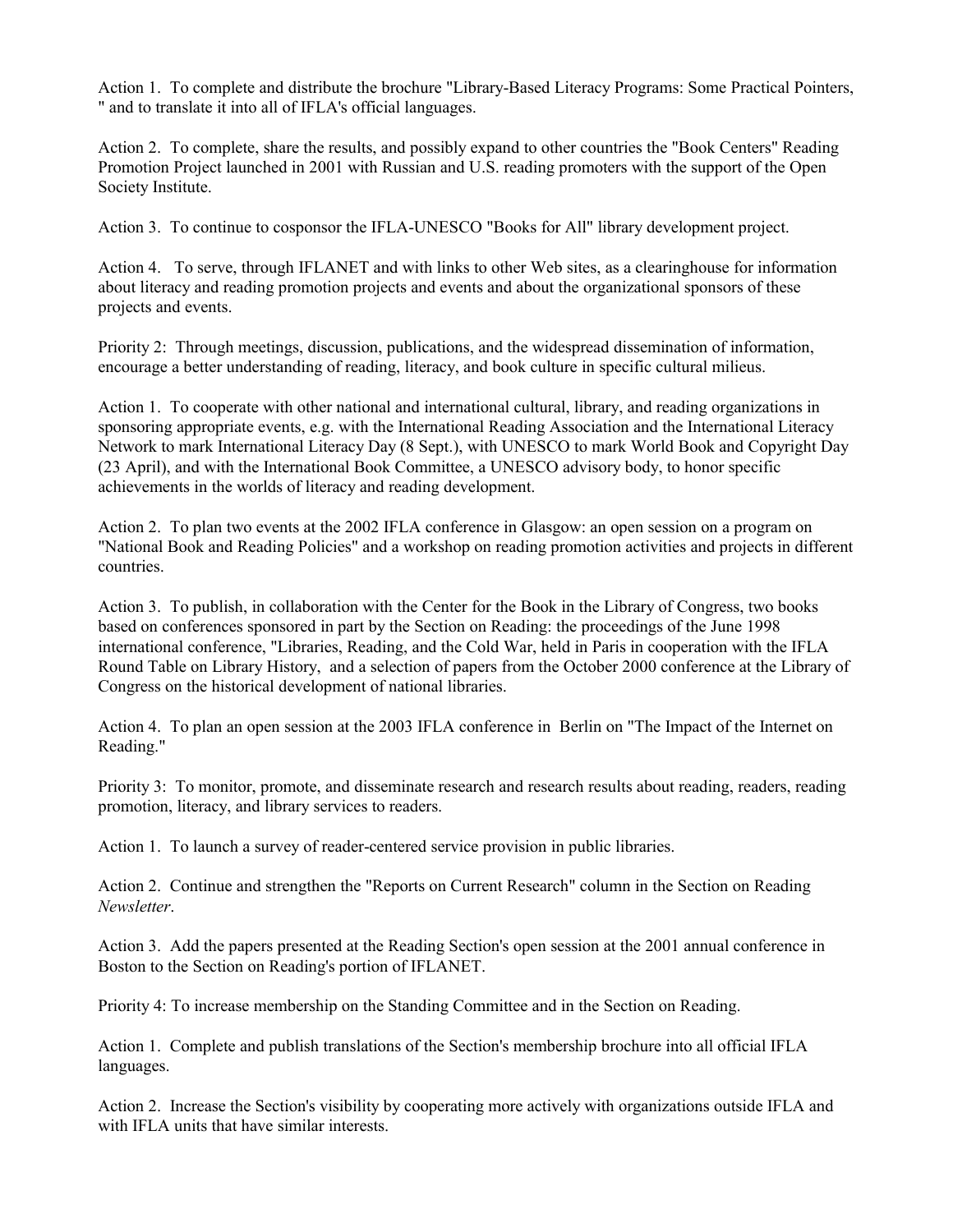Action 3. Systematically publicize the Section's activities and encourage more IFLA institutional members to join the Section on Reading.

# **PAN-AFRICAN CONFERENCE ON READING ANNOUNCED**.

 The third Pan-African Conference on Reading, "Reading for All - A Pan-African Voice for Literacy," will take place 18-22 August 2003, in Kampala, Uganda. The Reading Association of Uganda, in coordination with the International Development in Africa Committee, the Uganda Ministry of Education and Sports, and UNESCO, are planning the conference around three major themes: Crossing Linguistic Barriers; Cultural Differences in Reading; and Reading and Social Change.

The call for papers and conference brochure are available in PDF format. For further information about the conference, please contact: Third Pan-African Conference on Reading for All, P.O. Box 25412, Kampala, Uganda, telephone/fax: 256-41-235-264, e-mail: <nabotu@ infocom.co.ug>.

# **NEW BOOK ABOUT LIBRARIES AND READING IN THE COLD WAR PUBLISHED**.

*Books, Libraries, Reading, and Publishing in the Cold War*, a 298-page book of essays, was recently published by the Center for the Book in the Library of Congress. The volume contains 20 scholarly papers presented by library historians at an international conference in Paris on 11-12 June 1998. The book is dedicated to Pamela Spence Richards (1941-1999) of Rutgers University an energetic historian and who, with Marie-Noelle Fachon, organized the 1998 conference on which this volume is based. The conference was organized under the auspices of the IFLA Library History Round Table, chaired by Pamela Spence Richards; Ècole nationale superieure des sciences d'information et des bibliothèques (ENSSIB); and the Villeurbanne Centre de Formation aux Carrières de Bibliothèques (Médiadix), with assistance from the IFLA Section on Reading.

Former IFLA Section on Reading chair Valeria D. Stelmakh made two contributions to the new book: a tribute to Pamela Spence Richards and an essay, "Reading in the Context of Censorship in the Soviet Union." Another contribution of special interest is from Donald G. Davis, Jr., the current chair of the IFLA Library History Round Table: "'With Malice Towards None:' IFLA and the Cold War."

*Books, Reading, Libraries, and Publishing in the Cold War* is available for \$25 from Oak Knoll Press, 310 Delaware Street, New Castle, Delaware 19720, USA; telephone (302) 328-7232; toll free (800) 996-2556; fax (302) 328-7274. The book may be ordered online at: <www.oakknoll.com/pressrel.coldwar.html>.

## **E-MAIL ADDRESSES FOR STANDING COMMITTEE MEMBERS AND PROJECT PARTICIPANTS**

Rustem Aygistov, Russia: *chamber@aha.ru* 

Alice Buglogosi, Kenya : uonjkml@healthnet.or.ke

John Y. Cole, USA: *[jcole@loc.gov](mailto:jcole@loc.gov)* 

Gwynneth Evans, Canada: **[gwynnethevans@sympatico.ca](mailto:gwynnethevans@sympatico.ca)** 

Adele M Fasick, USA: [amfasick@earthlink.net](mailto:amfasick@earthlink.net)

Shirley Fitzgibbons, USA: [fitzgibb@indiana.edu](mailto:fitzgibb@indiana.edu)

Ivar Haug, Norway: [ivar@vf.fylkesbibl.no](mailto:ivar@vf.fylkesbibl.no)